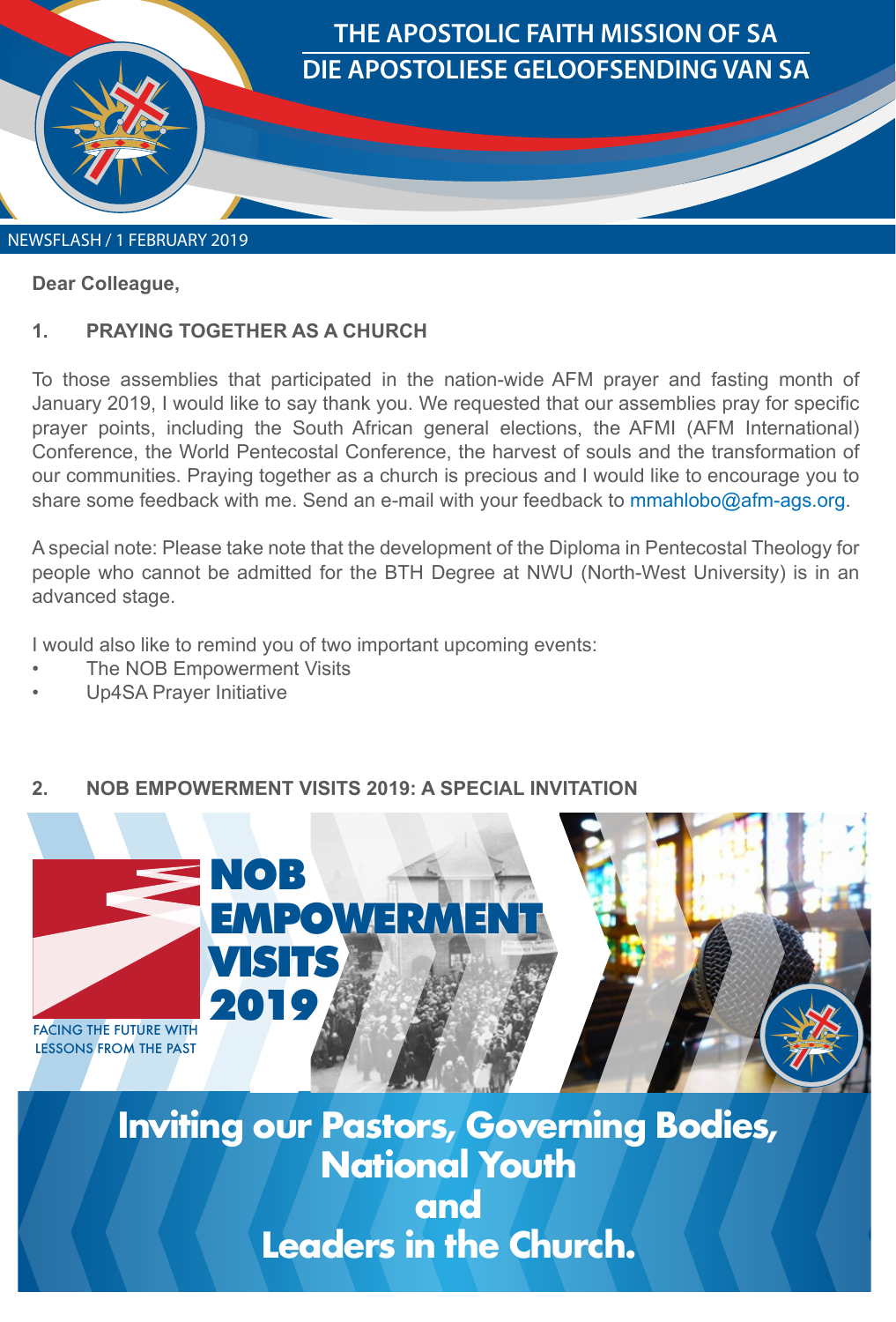We hereby extend a special invitation to all our pastors, governing body members, national youth and leaders in the church to attend this year's NOB (National Office Bearers) Empowerment Visits. The format is a combination of pre-recorded video material, live presentations, interactive dialogue sessions and opportunities for networking and fellowship. This year our theme is: **Facing the Future with Lessons from the Past**

To download the programme for both the Friday and Saturday, kindly follow the link below: http://afm-ags.org/category/events/

| <b>MONTH</b> | <b>DATE</b> | <b>PROVINCE</b>   | <b>VENUE</b>                      |
|--------------|-------------|-------------------|-----------------------------------|
| February     | $8 - 9$     | Cape Town         | <b>AFM Goodwood</b>               |
| February     | $8 - 9$     | Freestate         | <b>AFM Jubilate</b>               |
| February     | $22 - 23$   | <b>KZN</b>        | Amanzimtoti                       |
| <b>March</b> | $8 - 9$     | Limpopo           | AFM Fountain of Life (Nkowankowa) |
| <b>March</b> | $8 - 9$     | Mpumalanga        | <b>AFM Bethel</b>                 |
| April        | $12 - 13$   | Gauteng           | Herlewingsentrum (Wonderboom)     |
| April        | $12 - 13$   | <b>North West</b> | AFM Oase (Klerksdorp)             |
| May          | $10 - 11$   | Northern Cape     | AFM Lofoord (Upington)            |
| May          | $10 - 11$   | Eastern Cape      | Uitenhage (Lofoord)               |

The various dates and venues have also been confirmed:

## **3. UNITED PRAYER FOR SOUTH AFRICA: PRAYER POINTS**

# **United Prayer for South Africa**



This year will be the 4th consecutive year that we gather as Christians all across South Africa to cover our nation in prayer. In 2018 there were more than 250 prayer points where many local communities united in prayer over the same weekend! *Up4SA (United Prayer for South Africa) is a nationwide Prayer initiative on grassroots level*. (Grassroots CommUNITY Prayer - Across race and denomination).